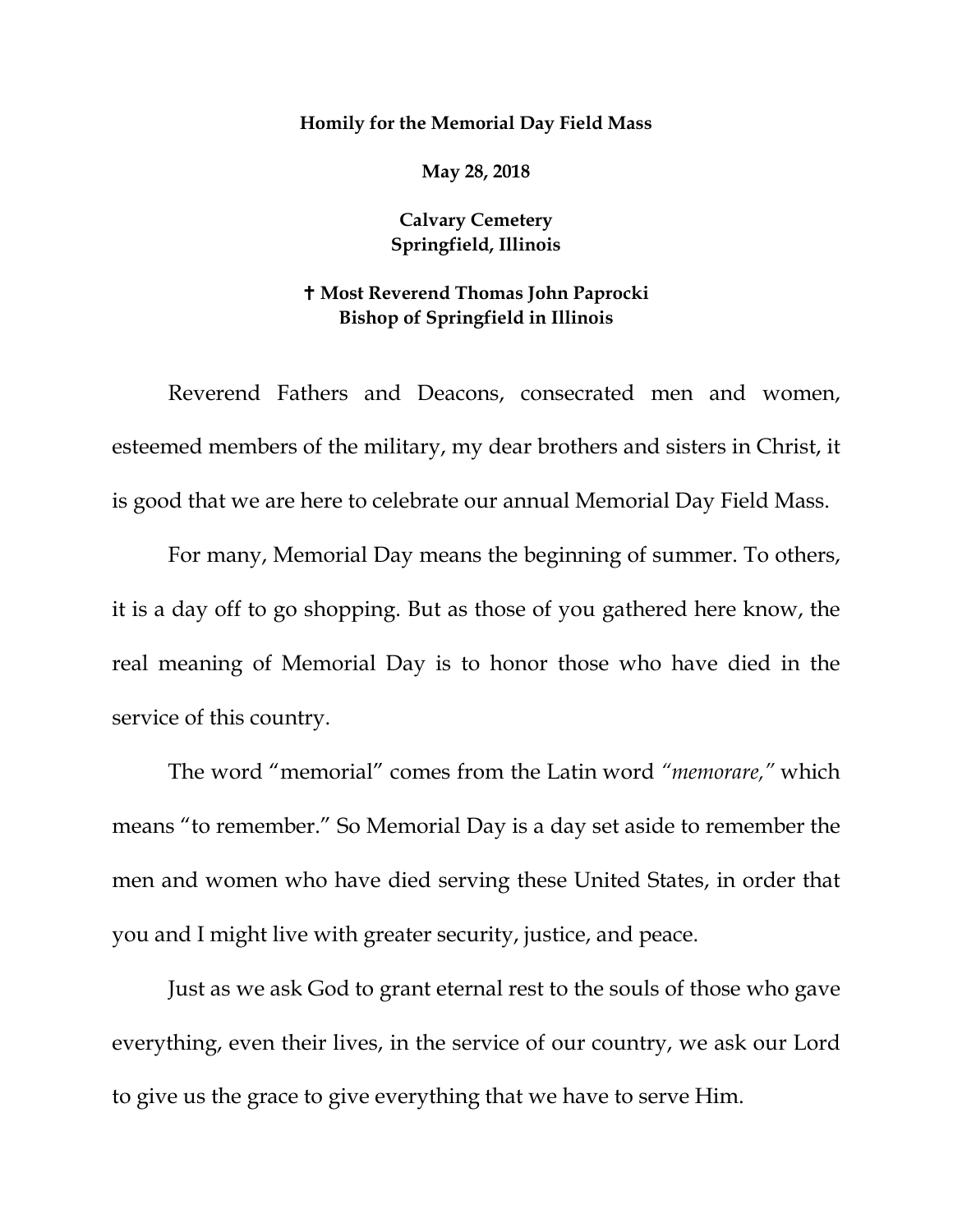Just a few moments ago in our Gospel we heard the familiar story of the rich young man who asked our Lord what he must do to inherit eternal life. Our Lord began naming the commandments, to which the young man replied that he had indeed kept the commandments his entire life. Then our Lord challenged the young man to go one step further, to sell all that he had and give the proceeds to the poor, then come follow Him. We are told that the young man went away sad, for he had many possessions.

My dear brothers and sisters in Christ, if we are to be disciples of the Lord, we must not hold anything back; rather, we must follow the example of the disciples who have gone before us as well as that of the brave men and women who protect and defend our country. Let us ever strive to give all that we have and all that we are to the Lord, so that we might build up His kingdom here on earth and one day inherit eternal life.

As I was preparing my homily for this occasion, I came across a hymn entitled *Mansions of the Lord,* which was written for the 2002 film *We Were Soldiers* and later used at the funeral of the late president Ronald Reagan. I feel that the hymn expresses our prayers today for those who gave their lives in military service, and goes like this: